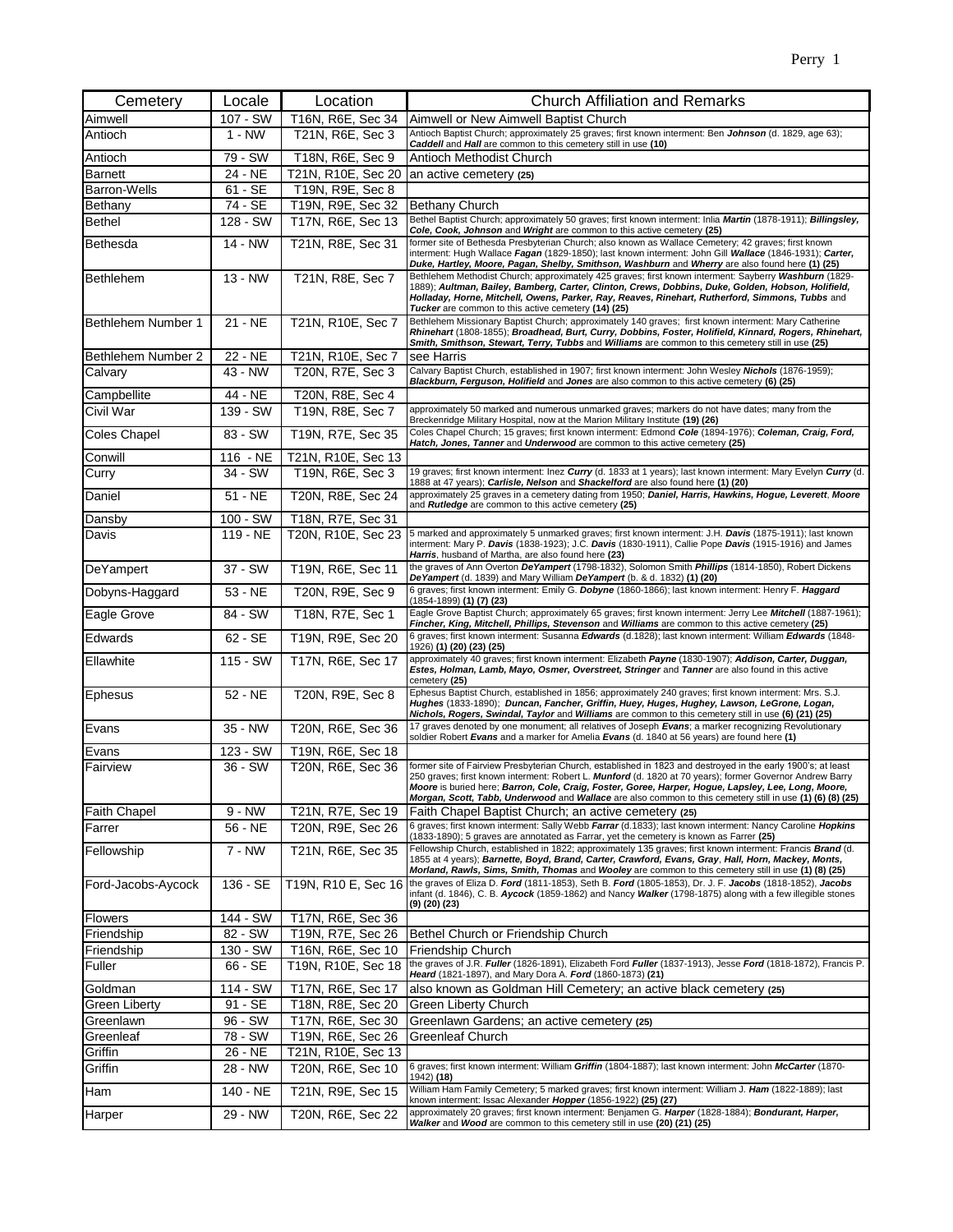| Cemetery               | Locale     | Location           | <b>Church Affiliation and Remarks</b>                                                                                                                                                                                                                                                                                                                                                                                                                                                                              |
|------------------------|------------|--------------------|--------------------------------------------------------------------------------------------------------------------------------------------------------------------------------------------------------------------------------------------------------------------------------------------------------------------------------------------------------------------------------------------------------------------------------------------------------------------------------------------------------------------|
| Harris                 | 22 - NE    | T21N, R10E, Sec 7  | also known as Bethlehem Number 2 Cemetery; approximately 60 marked and 25 unmarked graves; first<br>known interment: J. W. Wallace (1829-1895); Bowling, Champion, Cochrane, Coker, Dawson, Ferguson,<br>Foster, Johnson, Harris, Poe, Rogers, Smith, Taylor, Terry, Wallace and Williams are also common to this<br>cemetery still in use (3) (8) (25)                                                                                                                                                            |
| Hatch                  | 76 - SW    | T19N, R6E, Sec 30  |                                                                                                                                                                                                                                                                                                                                                                                                                                                                                                                    |
| Heard                  | 48 - NE    | T20N, R8E, Sec 33  | 9 graves; first known interment: Sarah Williams Cole (1791-1824); last known interment: Sarah Elizabeth<br>Stewart Heard (1830-1883); Davis and Mount are also found here; our source indicates that the cemetery has<br>once again become active (25)                                                                                                                                                                                                                                                             |
| Hebron                 | 105 - SW   | T16N, R6E, Sec 19  | Hebron Baptist Church                                                                                                                                                                                                                                                                                                                                                                                                                                                                                              |
| Heiberger              | 15 - NE    | T21N, R8E, Sec 21  | Heiberger Methodist Church, established around 1905; approximately 290 graves; first known interment:<br>Madeline Virginia Tidwell (1891-1893); Aultman, Bamberg, Barr, Barton, Belcher, Carter, Crocker,<br>Duncan, Elam, Fondren, Hicks, Holladay, Hughes, Ingram, Marcus, McCullough, Middlebrook, Mitchell,<br>Moore, Nichols, Pitts, Poole, Rinehart, Sherbett and Wallace are common to this active cemetery (8) (25)                                                                                        |
| Hepzibah               | 109 - NE   | T20N, R10E, Sec 5  | Hepzibah Baptist Church, an active cemetery (25)                                                                                                                                                                                                                                                                                                                                                                                                                                                                   |
| Hobson                 | 11 - NW    | T22N, R7E, Sec 26  | 12 graves; first known interment: Henry N. and William L. Hobson were both interred here in 1862; last known<br>interment: Jackson Hobson (1847-1936); Colburn is the only other surname found here (25)                                                                                                                                                                                                                                                                                                           |
| <b>Holiness Church</b> | 127 - SW   | T18N, R6E, Sec 29  |                                                                                                                                                                                                                                                                                                                                                                                                                                                                                                                    |
| <b>Holy Cross</b>      | 94 - SW    | T17N, R6E, Sec 7   | Holy Cross Cemetery of Davidson Memorial Church; approximately 120 graves; first known interment: Leila<br>Terrell Davidson (d. 1864); Bethea, Boyd, Coleman, Davidson, Hinton, Hudson, Hungerford, Langhorne,<br>Lewis, Mackey, Pitts, Sadler, Storrs, Terry, Vaiden and Young are common to this active cemetery (25)                                                                                                                                                                                            |
| Hopewell               | 38 - SW    | T19N, R7E, Sec 6   | Hopewell Baptist Church, organized in 1822; over 200 graves; first known interment: Aaron Massey (1803-<br>1826); Benson, Billingsley, Driver, James, Gulley, Hogue, Holley, Howell, Massey, Moore, Royster,<br>Tubb, Tubbs, Underwood and Wilkerson are common to this cemetery still in use (1) (6) (21) (25)                                                                                                                                                                                                    |
| <b>Ivey</b>            | 110 - NE   | T20N, R9E, Sec 21  |                                                                                                                                                                                                                                                                                                                                                                                                                                                                                                                    |
| <b>Iveys Chapel</b>    | 55 - NE    | T20N, R9E, Sec 21  | Iveys Chapel Methodist Church, organized in 1853; approximately 225 graves; first known interment: Thomas<br>W. Ivey (1832-1862); Bolling, Brady, Edwards, Fancher, Ivey, Jackson, Johnson, Mitchell, Morris,<br>Osburn, Plummer, Sanders, Stephens and Warren are common to this cemetery still in use (8) (11) (25)                                                                                                                                                                                              |
| Jacob Kynerd           | $153 - SE$ | T19N, R8E, Sec 28  | approximately 35 graves; first known interment: Betsy C. Kynerd (b. & d. 1841); last known interment: Jacob<br>P. Hopper (1858-1926); Eubanks, Harrison, Hopper and Kynerd are common to this cemetery (25)                                                                                                                                                                                                                                                                                                        |
| Jameson-Walker         | 40 - SW    | T19N, R6E, Sec 6   | also known as Turpin Cemetery                                                                                                                                                                                                                                                                                                                                                                                                                                                                                      |
| Johnson                | 102 - SW   | T17N, R6E, Sec 35  | former site of Asbury Methodist Church                                                                                                                                                                                                                                                                                                                                                                                                                                                                             |
| Killgore-Heard         | 135 - NE   | T20N, R10E, Sec 21 | also known as Killgore-Pryor Cemetery; approximately 60 graves; first known interment: Martha Stinson<br>Killgore (1784-1844); Bridges, Dobynes, Harris, Heard, Killgore, Melton, Pryor and Wallace are common<br>to this active cemetery (7) (25)                                                                                                                                                                                                                                                                 |
| Kynard                 | 152 - SE   | T19N, R8E Sec 35   | an active cemetery (25)                                                                                                                                                                                                                                                                                                                                                                                                                                                                                            |
| Lake Payne             | $2 - NW$   | T21N, R6E, Sec 2   | Lake Payne Church of God; an active cemetery (25)                                                                                                                                                                                                                                                                                                                                                                                                                                                                  |
| Legal                  | 23 - NE    | T21N, R10E, Sec 19 | approximately 25 marked graves; first known interment: Rachel J. Fowler (1856-1866); last known interment:<br>Wilbur Swindal (1908-1975); Barton, Legal and Tubbs are also common to this cemetery (1) (23) (25)                                                                                                                                                                                                                                                                                                   |
| Lillie Grove           | 71 - SE    | T18N, R9E, Sec 19  | Lillie or Lily Grove Baptist Church; approximately 60 graves; first known interment: Lumas Seay (1840-1871);<br>Bennett, Collins, Fuller, Jones, Stewart, Underwood and Walker are common to this active cemetery (25)                                                                                                                                                                                                                                                                                             |
| Little Cannan          | 106 - SW   | T16N, R6E, Sec 32  | Little Cannan Baptist Church                                                                                                                                                                                                                                                                                                                                                                                                                                                                                       |
| <b>Living Hope</b>     | 104 - SW   | T16N, R6E, Sec 2   | Living Hope Baptist Church                                                                                                                                                                                                                                                                                                                                                                                                                                                                                         |
| Marion                 | 50 - SW    | T19N, R8E, Sec 7   | over 2,200 graves dating from the 1830's; Anderson, Apsey, Bailey, Ballard, Barnette, Bates, Blackburn,<br>Brown, Clancy, Cocke, Cooke, Craig, Crenshaw, Crumpton, Cunningham, Dunkin, England, Ford,<br>Fowlkes, Gregory, Griffin, Howell, Howze, Huntington, Hurt, Jones, King, Lawson, Lee, Lide, Lockhart,<br>Lovelace, Martin, Moore, Morton, Nichols, Parish, Perry, Plummer, Shivers, Smith, Sprott, Stone,<br>Tucker, Underwood, Walker, Wilkerson, Wood and Wyatt are common to this active cemetery (25) |
| <b>Mars Hill</b>       | 87 - SE    | T19N, R8E, Sec 22  | former site of Mars Hill Baptist Church; approximately 50 graves; first known interments: infant daughter of<br>Giles and Phoebe Pitts (d. 1860); Blackburn, Crawford, Hamm, Harrison, Henley, Holley, Holly,<br>Matthews, McCauley, Pitts, Steadman and Tubb are common to this cemetery still in use (20) (25)                                                                                                                                                                                                   |
| Maryetta               | 73 - SE    | T19N, R9E, Sec 31  | Maryetta Church                                                                                                                                                                                                                                                                                                                                                                                                                                                                                                    |
| Medline                | 112 - NE   | T20N, R10E, Sec 13 | Medline Baptist Church, founded around 1855-1856; approximately 140 marked and several unmarked<br>graves; first known interment: Eleanor Williams Sanders (1814-1865); Barnes, Bearden, Chapman, Firth,<br>Gay, Harris, Hopkins, Nichols, Perry and Wright are common to this cemetery still in use (6) (25)                                                                                                                                                                                                      |
| Midway                 | 113 - SW   | T19N, R6E, Sec 36  | Midway Plantation Church                                                                                                                                                                                                                                                                                                                                                                                                                                                                                           |
| Milton                 | 143 - SW   | T17N, R6E, Sec 35  |                                                                                                                                                                                                                                                                                                                                                                                                                                                                                                                    |
| <b>Morning Star</b>    | 33 - NW    | T20N, R7E, Sec 32  | Morning Star Baptist Church; an active black cemetery (25)                                                                                                                                                                                                                                                                                                                                                                                                                                                         |
| Morrissette            | 77 - SW    | T18N, R6E, Sec 18  |                                                                                                                                                                                                                                                                                                                                                                                                                                                                                                                    |
| <b>Mount Ararat</b>    | 86 - SW    | T19N, R8E, Sec 31  | Mount Ararat Church                                                                                                                                                                                                                                                                                                                                                                                                                                                                                                |
| <b>Mount Calvary</b>   | 97 - SW    | T17N, R6E, Sec 31  | an active cemetery (25)                                                                                                                                                                                                                                                                                                                                                                                                                                                                                            |
| <b>Mount Carmel</b>    | 30 - NW    | T20N, R6E, Sec 22  | Mount Carmel Methodist Church; approximately 120 graves; first known interment: George Washington<br>Perkins (1836-1863); Aultman, Barnette, Bearden, Christenberry, Combs, Crews, Harbin, Harper,<br>Northcutt, Owens, Payne, Perkins, Sanders, Smith and Taylor are common to this active cemetery (25)                                                                                                                                                                                                          |
| <b>Mount Gilead</b>    | 20 - NE    | T21N, R9E, Sec 36  | Mount Gilead Baptist Church, founded in 1832 (8)                                                                                                                                                                                                                                                                                                                                                                                                                                                                   |
| Mount Ivah             | $10 - NW$  | T22N, R7E, Sec 34  | Mount Ivah Bible Methodist Church; approximately 160 graves; first known interment: Henry Richard Clement<br>(1863-1922); Averett, Barnard, Breland, Carter, Clements, Colburn, Fikes, Fondren, George, Graves,<br>Hartley, Hood, Ingram, Moore, Perkins, Stevens and Yeager are common to this active cemetery (25)                                                                                                                                                                                               |
| <b>Mount Mariah</b>    | $147 - SW$ | T18N, R6E, Sec 3   |                                                                                                                                                                                                                                                                                                                                                                                                                                                                                                                    |
| <b>Mount Nebo</b>      | 45 - NW    | T20N, R8E, Sec 30  | Mount Nebo Methodist Church; approximately 85 marked graves; first known interment: Chesley Leverette<br>(1804-1841); Nichols, Smith and Whitman are also common to this rarely used cemetery (26)                                                                                                                                                                                                                                                                                                                 |
| <b>Mount Nebo</b>      | 46 - NW    | T20N, R8E, Sec 31  |                                                                                                                                                                                                                                                                                                                                                                                                                                                                                                                    |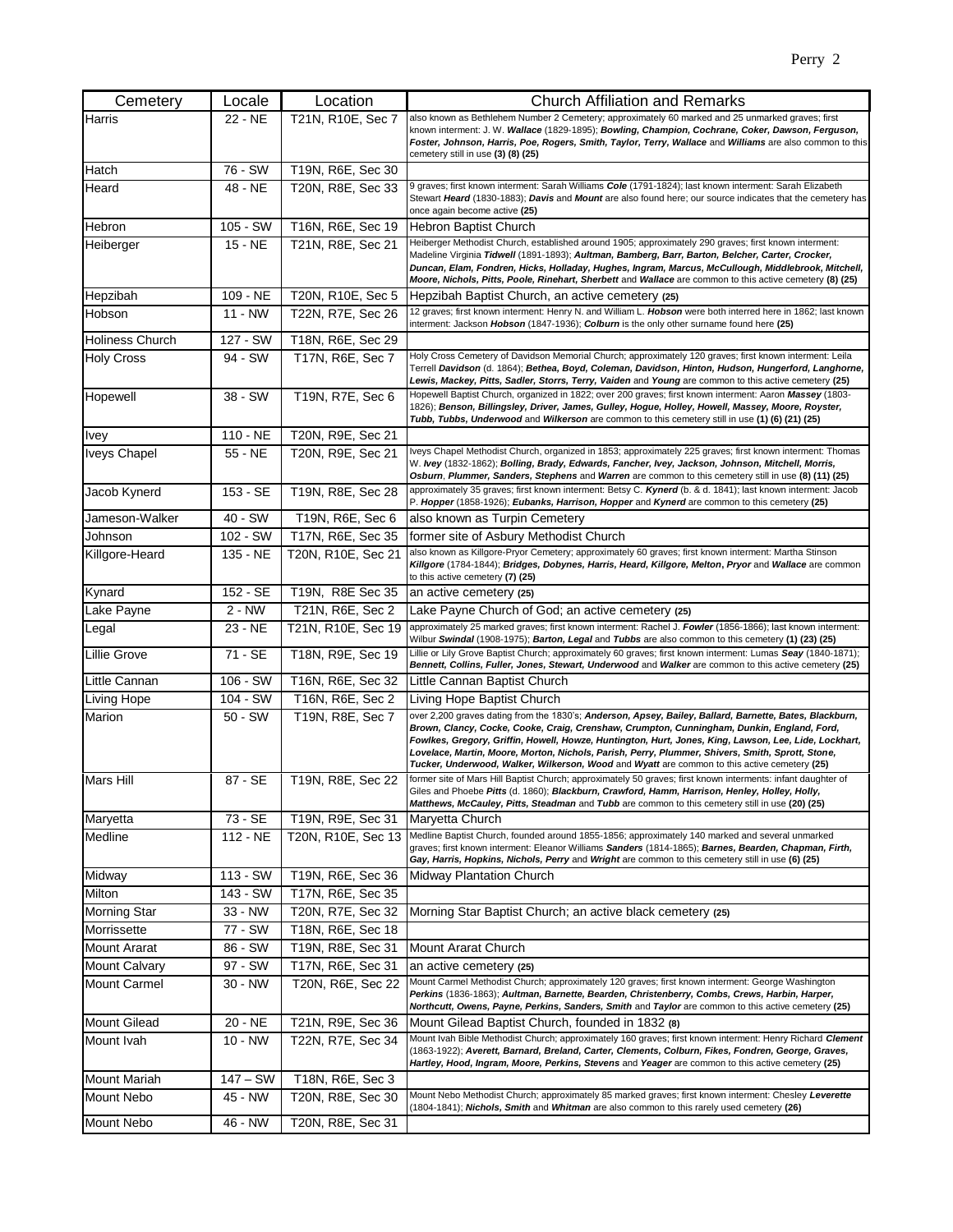| Cemetery                  | Locale   | Location           | <b>Church Affiliation and Remarks</b>                                                                                                                                                                                                                                                                                                                                                                          |
|---------------------------|----------|--------------------|----------------------------------------------------------------------------------------------------------------------------------------------------------------------------------------------------------------------------------------------------------------------------------------------------------------------------------------------------------------------------------------------------------------|
| <b>Mount Olive</b>        | 19 - NE  | T21N, R9E, Sec 27  | Mount Olive Baptist Church; approximately 90 graves; first known interment: John Allen Hopkins (1810-1847)<br>Dunkin, Ham, Holly, Hopper, Hughey, Lavender, Lusk, Miller, Mitchell, Rylee, Smith, Steward, Stone,<br>Townsend and Williams are common to this active cemetery (6) (25)                                                                                                                         |
| <b>Mount Olive</b>        | 25 - NE  | T21N, R10E, Sec 22 | Mount Olive Baptist Church, established in 1887; approximately 325 marked and 35 unmarked graves; first<br>known interment: David Hay (d. 1852); Bolling, Croker, Crowe, Fountain, Green, Griffin, Holdsombeck,<br>Legrone, McFarland, Seale and Smith are common to this cemetery still in use (3) (25)                                                                                                       |
| <b>Mount Pleasant</b>     | 54 - NE  | T20N, R9E, Sec 4   | Mount Pleasant Freewill Baptist Church; approximately 265 graves; first known interment: George Marlowe<br>Nichols (1810-1857); Barnett, Coley, Dunkin, Fondren, Ham, Hamm, Hughey, Johnson, Kynard, Lawson,<br>Nichols, Rogers, Stewart, Stone, Taylor and Worrell are common to this active cemetery (8) (25)                                                                                                |
| <b>Mount Tabor</b>        | 117 - NW | T21N, R7E, Sec 34  | Mount Tabor A.M.E. Church; an active cemetery (25)                                                                                                                                                                                                                                                                                                                                                             |
| Mount Zion                | 42 - NW  | T20N, R7E, Sec 3   | Mount Zion Methodist Church, now inactive, founded in 1822; approximately 200 graves; first known interment:<br>Nancy Blackburn (1769-1830); Christenberry, Curb, Donovan, Fretwell, Gayle, Griffin, Holifield,<br>LaGrone, Moore, Richardson, Scott and Tucker are common to this cemetery still in use (1) (8) (25)                                                                                          |
| New Hope                  | 125 - SE | T19N, R9E, Sec 21  | New Hope Church                                                                                                                                                                                                                                                                                                                                                                                                |
| Norfleet                  | 40 - SW  | T19N, R6E, Sec 8   |                                                                                                                                                                                                                                                                                                                                                                                                                |
| North Perry               | 157 - NW | T21N, R7E, Sec 18  | North Perry Church                                                                                                                                                                                                                                                                                                                                                                                             |
| Oak Grove                 | 4 - NW   | T21N, R6E, Sec 12  | Oak Grove Church                                                                                                                                                                                                                                                                                                                                                                                               |
| Oak Grove                 | 72 - SE  | T18N, R9E, Sec 13  | Oak Grove Church                                                                                                                                                                                                                                                                                                                                                                                               |
| Oak Grove                 | 92 - SW  | T18N, R6E, Sec 32  | Oak Grove Church                                                                                                                                                                                                                                                                                                                                                                                               |
| Oak Grove                 | 121 - NE | T20N, R9E, Sec 24  | Oak Grove Church                                                                                                                                                                                                                                                                                                                                                                                               |
| Oakes                     | 150 - SW | T19N, R7E, Sec 26  | 5 graves; first known interment: Columbus Oakes (1913-1992); Stephens is also found in this active cemetery<br>(25)                                                                                                                                                                                                                                                                                            |
| Ocmulgee                  | 75 - SE  | T18N, R10E, Sec 20 | Ocmulgee Baptist Church, established in 1820; approximately 390 graves; first known interment: Stephen<br>McCraw (1767-1821); Butler, Cambell, Cosby, Crow, Cummings, Edwards, Fancher, Hanson, Ivie,<br>Lowery, Lumley, McCraw, Melton, Moseley, Nichols, Parker, Prestridge, Quarles, Rochelle, Ross,<br>Smith, Suther, Suttles, Tillman and Toles are common to this cemetery still in use (2) (6) (8) (25) |
| Old Oak Grove             | 57 - NE  | T20N, R9E, Sec 36  | Old Oak Grove Church                                                                                                                                                                                                                                                                                                                                                                                           |
| Old Salem                 | $6 - NW$ | T22N, R7E, Sec 33  | Old Salem Methodist Church; approximately 170 graves; first known interment: Pvt. George Fikes (1825-<br>1862); Averett, Bailey, Bamburg, Breland, Cleary, Colburn, Donner, Fisher, Hartley, Ingram, Lake,<br>Mitchell, Moore, Smith, Stevens and Tubb are common to this cemetery still in use (16) (25) (26)                                                                                                 |
| Osburn                    | 59 - NE  | T20N, R9E, Sec 26  | 18 graves; first known interment: William Osburn (1806-1885); last known interment: S. W. Osburn (1850-<br>1940); Hale and Mitchell are also found here (20) (23) (25)                                                                                                                                                                                                                                         |
| Paynes                    | 17 - NE  | T21N, R8E, Sec 24  | former site of Paynes Chapel Methodist Church; the cemetery predates the establishment of the church<br>around 1885; approximately 190 graves; first known interment: Annie A. Dunkin (1887-1889); Barton,<br>Dunkin, Ingram, Nichols, Rylee and Swindle are common to this cemetery still in use (8) (20)                                                                                                     |
| Perryville                | 68 - SE  | T19N, R9E, Sec 24  | Perryville Baptist Church; an active cemetery (25)                                                                                                                                                                                                                                                                                                                                                             |
| Pickens                   | 98 - SW  | T17N, R6E, Sec 4   | also known as Pickett Cemetery                                                                                                                                                                                                                                                                                                                                                                                 |
| Pickett                   | 98 - SW  | T17N, R6E, Sec 4   | see Pickens                                                                                                                                                                                                                                                                                                                                                                                                    |
| Pine Flat                 | 126 - SE | T18N, R9E, Sec 3   | Pine Flat Baptist Church, established in 1842; approximately 225 graves; first known interment: Emit George<br>(1858-1863); Alexander, Austin, Bennett, Crocker, Cummings, Dunkin, Edwards, Fuller, Johnson,<br>Richardson, Suther, Suttles, Walters and Watters are common to this cemetery still in use (6) (19) (20) (25)                                                                                   |
| <b>Pinecrest Memorial</b> | 85 - SE  | T19N, R8E, Sec 19  | Pinecrest Memorial Cemetery; approximately 200 graves; interments begin in 1973; Bennett, Billingsley,<br>Colburn, Cox, Dunkin, Hodgens, Jackson, Johnson, Nichols, Tucker and White are common to this active<br>cemetery (25)                                                                                                                                                                                |
| Pineview                  | 31 - NW  | T20N, R7E, Sec 19  | Pineview Assembly of God Church, established in 1947; an active cemetery (8) (25)                                                                                                                                                                                                                                                                                                                              |
| Pisgah                    | 65 - SE  | T19N, R10E, Sec 6  | Pisgah Baptist Church, established in 1834; approximately 300 graves; first known interment: Virginia Cosby<br>(1812-1855); Bledsoe, Edwards, Fain, Fuller, Garrison, Hale, Melton, Oakes, Osborn, Pilgreen, Plummer,<br>Potts, Richardson, Stone, White and Worrell are common to this cemetery still in use (6) (20) (25)                                                                                    |
| <b>Pleasant Grove</b>     | 16 - NE  | T21N, R8E, Sec 36  | <b>Pleasant Grove Church</b>                                                                                                                                                                                                                                                                                                                                                                                   |
| <b>Poplar Grove</b>       | 120 - NE | T20N, R10E, Sec 21 | Poplar Grove Church                                                                                                                                                                                                                                                                                                                                                                                            |
| Provewell                 | 122 - NE | T20N, R10E, Sec 30 | Provewell Baptist Church; an active cemetery (25)<br>Providence Methodist Church, now inactive; approx. 50 graves; first known interment: John Boyd Cannon (d.                                                                                                                                                                                                                                                 |
| Providence                | $8 - NW$ | T21N, R6E, Sec 25  | 1847); last known interment: Ella Thomas (d. 1943); Cannon, Duncan, Ellis, Fisher, Henry, Lagrone,<br>Liddell, Moore, Price, Russell, Spencer, Thomas and Walton are common to this cemetery (1) (8)<br>also known as Uniontown Cemetery; over 1,000 graves; first known interment: James Harris Fitts (1796-                                                                                                  |
| Rosemont                  | 93 - SW  | T17N, R6E, Sec 7   | 1832); Adair, Bondurant, Booker, Brown, Buck, Chambers, Coleman, Craighead, Cromer, Davidson,<br>Fitts, Fowler, Glass, Goff, Green, Harwood, Hudson, James, Long, McAuley, Morgan, Nonnenmacher,<br>Pate, Philips, Pitts, Pollard, Robertson, Russell, Siddions, Smith, Stollenwerck, Tate, Tubbs,<br>Underwood, Walker, Ware, White, Woodfin and Yelverton are common to this active cemetery (25)            |
| <b>Saint Marys</b>        | 99 - SW  | T17N, R6E, Sec 1   | Saint Marys Baptist Church                                                                                                                                                                                                                                                                                                                                                                                     |
| <b>Saint Wilfreds</b>     | 49 - SW  | T19N, R8E, Sec 7   | Saint Wilfreds Episcopal Church; approximately 225 graves; first known interment: Samuel Nichols (1811-<br>1840); Eiland, Higgins, Johnson, LeVert, Lockhart, McKerrall, Phillips, Rodimon, Seawell, Shivers,<br>Sledge, Smith, Stewart, Thompson and Walthall are common to this cemetery still in use (13) (21) (25)                                                                                         |
| Salem                     | $6 - NW$ | T22N, R7E, Sec 33  | see Old Salem                                                                                                                                                                                                                                                                                                                                                                                                  |
| Sanders-Tubb              | 133 - NW | T20N, R7E, Sec 11  | 19 graves; first known interment: Irene McLaughlin (1816-1839); last known interment: John Sanders (1798-<br>1896); Crews, Tubb and Wallace are also found here (5)                                                                                                                                                                                                                                            |
| Sardis                    | 12 - NW  | T21N, R7E, Sec 14  | Sardis Baptist Church, established in 1846 and became inactive in 1997; approximately 200 graves; first<br>known interment: James C. Crews (1853-1854); Bamburg, Carter, Dennis, Dobbins, Gill, Holifield,<br>Holyfield, Martin, Smith, Tubb, Tucker, Upton and Wigger are common to this cemetery (6) (8) (15) (25)                                                                                           |
| Scarborough               | 47 - NE  | T20N, R8E, Sec 32  |                                                                                                                                                                                                                                                                                                                                                                                                                |
| <b>Shady Grove</b>        | 108 - SW | T16N, R6E, Sec 13  | Shady Grove Church                                                                                                                                                                                                                                                                                                                                                                                             |
| Shiloh                    | 67 - SE  | T19N, R10E, Sec 22 | abandoned for many years; approximately 20 marked and numerous unmarked graves; first known interment:<br>Susan Edney (1830-1832); last known interment: Zander Miren (1886-1954); Fuller, Guyse, Harris, Harville,<br>Jackson, Johnson, Killgore, Marcey, Mills, Taylor, Watters and Williams are found here (2) (22) (25)                                                                                    |
| Shiloh                    | 134 - SW | T19N, R6E, Sec 22  | Shiloh Baptist Church was abandoned around 1910; last known interment: Zader Miren (1886-1954) (6) (21)                                                                                                                                                                                                                                                                                                        |
| Smith-Campbellite         | 27 - NE  | T21N, R10E, Sec 24 | located on the former site of Campbellite Church, destroyed by a tornado in 1832; approximately 30 marked<br>and 8 unmarked graves; first known interment: William Bearden (1794-1887); Graves, Hamrick, Smith and<br>Terry are also found in this cemetery still in use (6) (24) (25)                                                                                                                         |
| Spencers Chapel           | 89 - SE  | T18N, R8E, Sec 10  | Missionary or Spencers Chapel Church                                                                                                                                                                                                                                                                                                                                                                           |
| Springhill                | 155 - NW | T20N, R7E, Sec 16  | Springhill Church                                                                                                                                                                                                                                                                                                                                                                                              |
| <b>Star Bethel</b>        | 103 - SW | T17N, R6E, Sec 35  |                                                                                                                                                                                                                                                                                                                                                                                                                |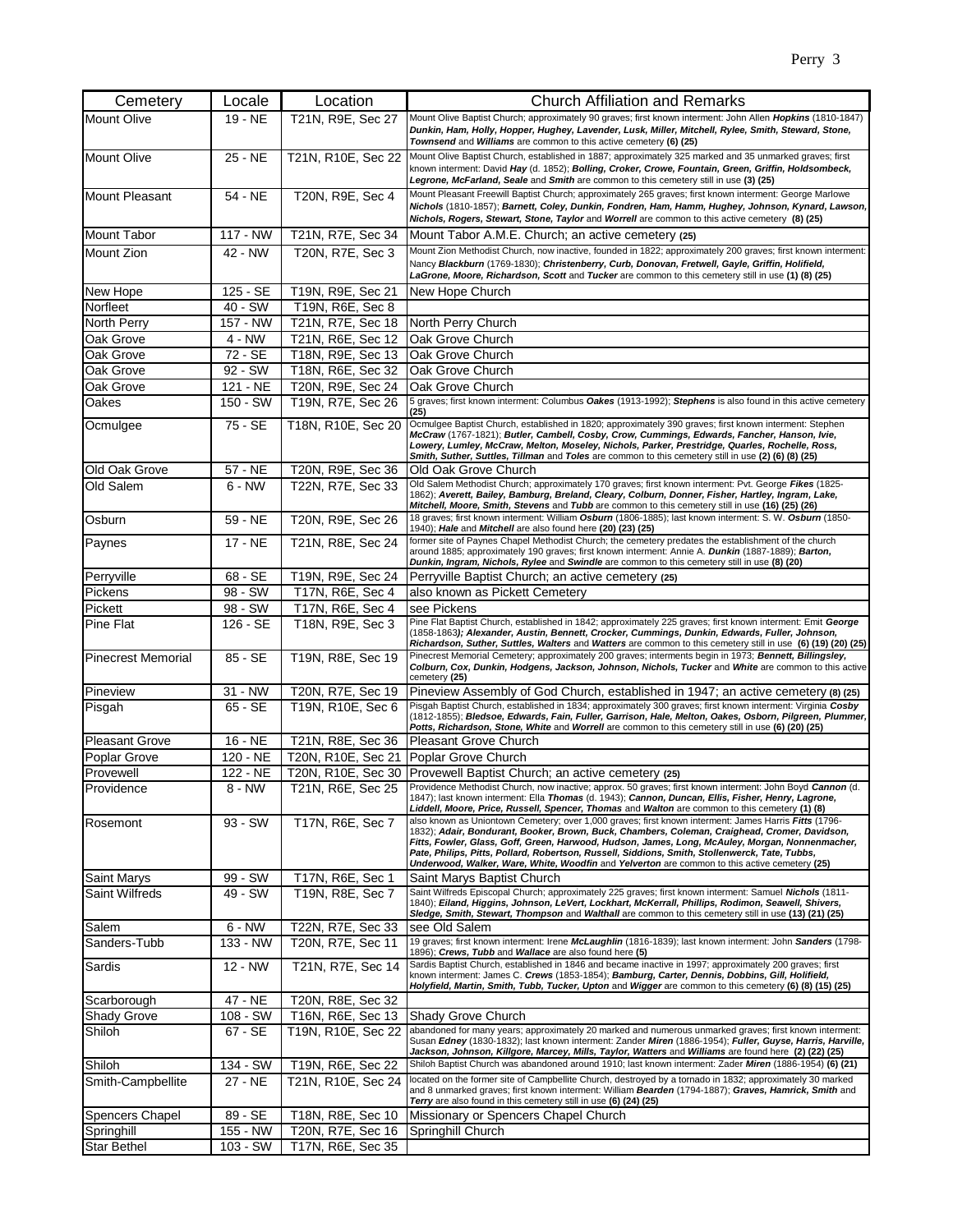| Cemetery                 | Locale    | Location           | <b>Church Affiliation and Remarks</b>                                                                                                                                                                                                                                                                                 |
|--------------------------|-----------|--------------------|-----------------------------------------------------------------------------------------------------------------------------------------------------------------------------------------------------------------------------------------------------------------------------------------------------------------------|
| <b>Starks</b>            | 101 - SW  | T18N, R7E, Sec 32  | an active cemetery (25)                                                                                                                                                                                                                                                                                               |
| <b>Stephens Memorial</b> | 80 - SW   | T18N, R6E, Sec 14  | Stephens Memorial Baptist Church; an active cemetery (25)                                                                                                                                                                                                                                                             |
| Stewart                  | 18 - NE   | T21N, R9E, Sec 29  | the marked grave of James J. Stewart (1828-1915) and at least one other unmarked grave (20) (23)                                                                                                                                                                                                                      |
| Suttle                   | 69 - SE   | T19N, R9E, Sec 27  | approximately 15 graves; first known interment: Emma Caroline Suttles (sic) (1857-1859); last known<br>interment: Elizabeth Catherine Farley (1857-1943); Bennett is also found here (1) (23) (25)                                                                                                                    |
| Swann                    | 141 - NE  | T20N, R9E, Sec 21  | 6 graves; first known interment: Tiltha Lee Swann (1873-1887); last known interment: Virila Rodgers Mitchell<br>Swann (1850-1924) (25)                                                                                                                                                                                |
| Tadlock                  | 64 - SE   | T19N, R9E, Sec 1   |                                                                                                                                                                                                                                                                                                                       |
| Trigg                    | 142 - SE  | T18N, R8E, Sec 3   | the graves of Abram (1780-1841) and Martha Saunders Trigg (1787-1846) as well as their two daughters and<br>son (22) (25)                                                                                                                                                                                             |
| Turner                   | 32 - NW   | T20N, R7E, Sec 19  | 13 graves; first known interment: Alexander Taylor (1905-1964); Lee, Moore and Turner are also found in this<br>active cemetery (20) (25)                                                                                                                                                                             |
| Turpin                   | 41 - SW   | T19N, R6E, Sec 6   | see Jameson-Walker                                                                                                                                                                                                                                                                                                    |
| Union                    | 157 - NW  | T20N, R7E, Sec 12  | Union Baptist Church; an active cemetery (25)                                                                                                                                                                                                                                                                         |
| Uniontown                | $93 - SW$ | T17N, R6E, Sec7    | see Rosemont                                                                                                                                                                                                                                                                                                          |
| Wallace                  | 14 - NW   | T21N, R8E, Sec 31  | see Bethesda                                                                                                                                                                                                                                                                                                          |
| Walthall                 | 39 - SW   | T19N, R6E, Sec 5   | approximately 20 graves; first known interment: Ann Caroline Walthall (1829-1840); last known interment:<br>Bessie Vail Walthall (1864-1886) (1) (25)                                                                                                                                                                 |
| Ward                     | 149 - SW  | T18N, R7E, Sec 31  |                                                                                                                                                                                                                                                                                                                       |
| Watters                  | 63 - SE   | T19N, R9E, Sec 15  | approximately 35 graves; first known interment: Anthony Watters (1788-1820); last known interment: Annie<br>Oakes Stone (1877-1969); Brittain, Clay, Elder and Gregg are also found here (25)                                                                                                                         |
| Waycross                 | $3 - NW$  | T21N, R6E, Sec 2   | Waycross Bible Methodist Church; approximately 165 graves; first known interment: Lora Mae Averett (1911-<br>1916); Arnold, Averett, Barnette, Boggs, Brewer, Clements, Coley, Cook, Cromer, Dunkin, Hill, Horne, Latham,<br>Monts, Montz, Morrison, Nichols, Rawls and Smith are common to this active cemetery (25) |
| White                    | $60 - NE$ | T20N, R9E, Sec 34  | approximately 25 graves; first known interment: Susan Catherine White (b. & d. 1852); last known interment:<br>Mike R. Oakes (1854-1920) (20)                                                                                                                                                                         |
| Williams                 | 58 - NE   | T20N, R10E, Sec 30 | the graves of James. W. Williams (1800-1865), Eliza A. L. Williams (1806-1886), J. R. J. Williams (1845-1922)<br>and Thomas Barnett (1786-1857) (20) (23)                                                                                                                                                             |
| Winfield                 | 95 - SW   | T17N, R6E, Sec 19  |                                                                                                                                                                                                                                                                                                                       |
| Woodlawn                 | 81 - SW   | T18N, R7E, Sec 30  | Woodlawn Baptist Church; an active black cemetery (25)                                                                                                                                                                                                                                                                |
| Wooley-Edmonds           | 118 - NE  | T21N, R8E, Sec 3   | approximately 115 graves; first known interment: Christine Kimberlein Mayberry (1761-1838); Belcher, Carter,<br>Duke, Edmonds, Fondren, Harrison, Hobson, Perkins, Poole, Tucker, Washburn, Woolley and Yeates are also<br>common to this cemetery (3) (24) (25)                                                      |

## Cemeteries of Unknown Name

| Cemetery       | Locale    | Location           | <b>Church Affiliation and Remarks</b> |
|----------------|-----------|--------------------|---------------------------------------|
| Unknown        | $5 - NW$  | T21N, R7E, Sec 6   |                                       |
| <b>Unknown</b> | 70 - SE   | T19N, R9E, Sec 30  |                                       |
| <b>Unknown</b> | 88 - SE   | T18N, R8E, Sec 9   |                                       |
| <b>Unknown</b> | $90 - SE$ | T18N, R8E, Sec 17  |                                       |
| <b>Unknown</b> | 124 - SE  | T19N, R8E, Sec 9   |                                       |
| Unknown        | 129 - SW  | T17N, R6E, Sec 28  |                                       |
| Unknown        | 131 - SW  | T19N, R6E, Sec 7   |                                       |
| <b>Unknown</b> | 145 - SW  | T17N, R6E, Sec 34  |                                       |
| Unknown        | 146 - SW  | T18N, R6E, Sec 16  |                                       |
| <b>Unknown</b> | 148 - SW  | T18N, R6E, Sec 11  |                                       |
| Unknown        | 163 - SW  | T19N, R6E, Sec 5   |                                       |
| Unknown        | 151 - SW  | T19N, R8E, Sec 30  |                                       |
| Unknown        | 154 - SW  | T19N, R6E, Sec 11  |                                       |
| <b>Unknown</b> | 156 - NW  | T20N, R7E, Sec 15  |                                       |
| <b>Unknown</b> | 159 - NW  | T20N, R7E, Sec 25  |                                       |
| <b>Unknown</b> | 160 - NW  | T20N, R7E, Sec 25  |                                       |
| Unknown        | 161 - NW  | T20N, R7E, Sec 30  |                                       |
| Unknown        | 162 - NW  | T20N, R10E, Sec 16 |                                       |

# Cemeteries of Uncertain Location

| Cemetery       | Locale      | ⊥ocation.               | <b>Church Affiliation and Remarks</b>                                                                                                                                                                                                                         |
|----------------|-------------|-------------------------|---------------------------------------------------------------------------------------------------------------------------------------------------------------------------------------------------------------------------------------------------------------|
| Abercombie     | $138 - NE$  | T20N, R9E, Sec 12       | approximately 20 marked and 20 unmarked graves; first known interment: infant Morton (d. 1822); last known<br>interment: Dolly Bird Moon (1890-1909); Bolling, Haggard, Hooper, Moon, Morton and Woolley are<br>common to this nearly forgotten cemetery (25) |
| <b>Barker</b>  | not plotted | 13 miles south of Brent | 7 marked and 15 marked graves; first known interment: Harriet Tyson (1854-1872); last known interment:<br>Robert Wolley (1863-1958); Avery, Edwon, Hill and Lee are also found here (3)                                                                       |
| <b>Barnett</b> | not plotted |                         | north of Brush Creek an active cemetery (25)                                                                                                                                                                                                                  |
| Benson         | not plotted | west of Scotts Station  | 7 graves; first known interment: Abner Benson (d. 1836 at 58); last known interment: Elias Junius Benson<br>$(1826 - 1853)$ (21)                                                                                                                              |
| <b>Bethel</b>  | not plotted | Marion                  | Bethel Church; this cemetery is still in use (25)                                                                                                                                                                                                             |
| <b>Blanc</b>   | not plotted | Uniontown               | an active cemetery (25)                                                                                                                                                                                                                                       |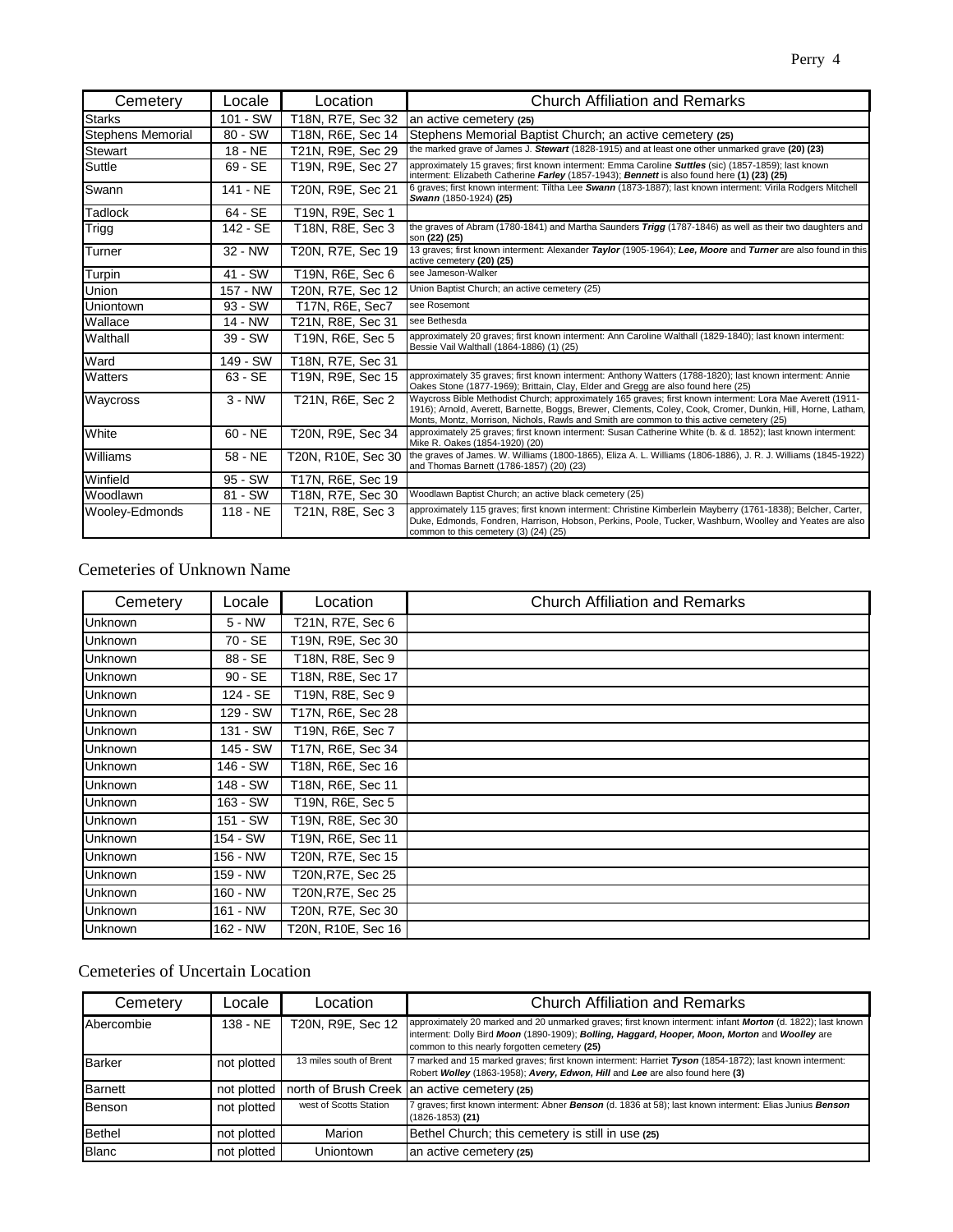#### Cemeteries of Uncertain Location (Continued)

| Cemetery                     | Locale      | Location                                               | <b>Church Affiliation and Remarks</b>                                                                                                                                                                                                                                                                            |
|------------------------------|-------------|--------------------------------------------------------|------------------------------------------------------------------------------------------------------------------------------------------------------------------------------------------------------------------------------------------------------------------------------------------------------------------|
| Carter-LeGrone               | not plotted | unknown                                                | 7 graves; first known interment: James M. Carter (1861-1866); last known interment: infant Dobbs (b. & d.<br>1909) (20)                                                                                                                                                                                          |
| Cathey-Locke                 | not plotted | near Hamburg,<br>on Ralph Eagle's land                 | the graves of Alexander Cathey (1783-1866) and Mary Cathey (1788-1840) (20) (23)                                                                                                                                                                                                                                 |
| Chapman                      | 137 - NW    | T20N, R6E, Sec 27                                      | the graves of John Chapman (1811-1885), Henry L. Chapman (1839-1873), Nancy Chapman (d. 1852),<br>Enoch Chapman (1783-1851) (21)                                                                                                                                                                                 |
| Church                       | not plotted | <b>Bethlehem</b>                                       | 8 graves; first known interment: George W. Church (1879-1893); last known interment: Martha Ann Church<br>(1855-1930); Coaker, Cochran and McFarland are also found here (25)                                                                                                                                    |
| Coon                         | not plotted | Heiberger                                              | 30 marked graves; first known interment: Elizabeth Duke Coon (1822-1840); last known interment: Joseph<br>Perry (1892-1972); Avery, Childs, Coon, Crews, Driver, Fitzpatrick, Gayle, Holman, Kirksey, Price,<br>Sanders, Thompson, Tyson and Wooley are common to this cemetery (25)                             |
| Crenshaw                     | not plotted | behind Webb home<br>on Hamburg Road                    | Francis Scott Crenshaw (1819-1841) and an infant are buried here (21)                                                                                                                                                                                                                                            |
| Ellard                       | not plotted | Marion                                                 | an active cemetery (25)                                                                                                                                                                                                                                                                                          |
| Essex                        | not plotted | unknown                                                | an active cemetery (25)                                                                                                                                                                                                                                                                                          |
| Flynn                        | not plotted | 1 mi N on dirt road from<br>Webbs Store on State Rd 14 | 3 graves; Lewis Abbott (1792-1848), Lydia Abbott (1842-1847), Nancy Abbott (d. 1838 at age 39) (21)                                                                                                                                                                                                              |
| Hobson                       | not plotted | <b>NW Perry County</b>                                 | 12 graves; first known interments: William L. Hobson (1839-1862) and Henry N. Hobson (1829-1862); last<br>known interment: J. Robert Hobson (1847-1936) (12)                                                                                                                                                     |
| Jemison                      | not plotted | West of Scotts Station                                 | the graves of Henriette Jemison (1849-1850), Henry Jemison (1809-?) and many unmarked graves are found<br>here                                                                                                                                                                                                   |
| Jemison-Wallace              | not plotted | unknown                                                | 7 graves; first known interment: Samuel J. Wallace (d. 1848 as an infant); last known interment: William D.<br>Wallace (180?-1861) (1)                                                                                                                                                                           |
| Jones                        | not plotted | unknown                                                | Jones Family Cemetery; still in use (25)                                                                                                                                                                                                                                                                         |
| Lee (assumed)                | not plotted | at the old<br>Solomon Lee Place                        | the graves of Penelope Johnson (d. 1849 at 34 years), Mary E. Little (d. 1954 at 23 years), Solomon Lee (d.<br>1850, age 63), Martha Lee (d. 1849, age 55) and the infant son of Joseph A. and L. C. Ferguson (1) (20)                                                                                           |
| <b>Lily Grove</b>            | not plotted | north of Marion                                        | 14 graves; first known interment: Mrs. Emily Smith Heard (1822-1840); last known interment: H. M. White<br>(1835-1900); <i>Robbins</i> and Taylor are common to this cemetery (20)                                                                                                                               |
| <b>Lily Plummer</b>          | 111 - NE    | T20N, R9E, Sec 12                                      |                                                                                                                                                                                                                                                                                                                  |
| Mayberry                     | not plotted | near Wooley-Edmonds<br>Cemetery                        | 2 marked and 25 unmarked graves; Revolutionary War soldier George Mayberry (d. 1848 at 97 years) and<br>Christina Mayberry (d. 1838 at 77 years) (1)                                                                                                                                                             |
| <b>Miles</b>                 | not plotted | <b>NW Perry County</b>                                 | approximately10 graves in a new cemetery; first known interment: Franklin Roosevelt Miles (1935-1967) (20)                                                                                                                                                                                                       |
| Miree - Ford                 | not plotted | off State Road 219                                     | 17 graves first known interment: Jacob Stinson Miree (1823-1840); last known interment in 1876; Bell, Ford,<br>Fuller and Miree are all the surnames in this cemetery (21)                                                                                                                                       |
| Morgan                       | not plotted | Uniontown                                              | 9 graves; first known interment: A. J. Morgan (1815-1840); last known interment : James T. Morgan (1827-<br>1867) (1) (25)                                                                                                                                                                                       |
| Morton                       | not plotted | unknown                                                | Morton Family Cemetery; Mary Winnie Dunkin (1859-1940), Alice M. Morton (1877-1879), Jeremiah Franklin<br>Morton (1836-1908) and Margaret J. Morton (1835-1921) are known to be found here (25)                                                                                                                  |
| Petit-Pack                   | 132 - SE    | T19N, R9E, Sec 8                                       | 10 graves; first known interment: Rachel W. Pack (1814-1891); last known interment: Mary Ella Pettit (1855-<br>1936); includes the graves of Civil War veterans John A. Pack and Joseph S. Pettit; Bennett, Coskrey,<br><b>Edwards</b> and <b>Huff</b> are also found in the deserted and overgrown cemetery (4) |
| <b>Pitts</b>                 | not plotted | T18N, R6E County Road 1<br>Uniontown                   | former site of New Hope or Pitts Church; first known interment: Janie Rhone (d.1941); last known interment:<br>Martha Billingly (d. 1976); Armstrong, Herman, Johnson, McCorey, and Patten can be found here (22)                                                                                                |
| Pitts-Thurmond-<br>DeYampert | not plotted | near the old Suttle Post<br>Office                     | on the road that ran from Suttle to Marion before the iron bridge washed out; 7 graves; first known interment:<br>John Pitts (1779-1835); last known interment: John De Yampert (d. 1898, at 80 years); Watters is also found<br>here (20) (23)                                                                  |
| Poole                        | not plotted | on Woodfin farm near<br>Hamburg Road                   | 10 graves; first known interment: Leonard Wesley Poole (b. and d. 1830); last known interment: J.K.C. Poole<br>(d. 1860); George and Frost are also found here (21)                                                                                                                                              |
| Rogers                       | not plotted | unknown                                                | the graves of Elizabeth Rogers (1804-1892), Lucian Rogers Mitchell (1823-1889), Rev. Cage and several<br>graves marked with bricks (20) (23)                                                                                                                                                                     |
| Rutledge                     | not plotted | unknown                                                | Harry Rutledge Cemetery; approximately 15 graves; first known interment: Ovetta Daniel (1920-1946);<br><b>Rutledge</b> is common to this cemetery still in use (17)                                                                                                                                              |
| Swann                        | not plotted | near Iveys Chapel                                      | 6 graves; first known interment: Talitha Swann (1873-1887); last known interment: Virilla Mithchell Swann<br>(1850-1924) <b>(20) (23)</b>                                                                                                                                                                        |
| Tubb                         | not plotted | unknown                                                | approximately 25 marked graves; first known interment: Irene McLaughlin (1816-1839); last known interment:<br>John Sanders (1798-1896); Wallace and Whitsitt are also common to this cemetery (26)                                                                                                               |
| Tubb-Darling                 | not plotted | unknown                                                | 6 graves; first known interment: Marsel Tubb (1888-1898); last known interment: Flora Darling (1909-1956)<br>(20)                                                                                                                                                                                                |
| United                       | not plotted | Marion                                                 | United Community Church of Christ; an active cemetery (25)                                                                                                                                                                                                                                                       |
| Unknown                      | not plotted | on Riley Heard's Place                                 | 7 graves; first known interment: William H. Dunkin (1808-1859); last known interment: Sharlott Young (1830-<br>1900) <b>(1)</b>                                                                                                                                                                                  |
| Warren                       | not plotted | near Bethlehem Church                                  | the grave of A. M. Warren (1824-1890) (3)                                                                                                                                                                                                                                                                        |
| Washington                   | not plotted | Uniontown                                              | Darlene King Gray (1963-2012), Horace Spears (1932-2010) and Josephine Spears (1959-2001) are known<br>to be found here (25)                                                                                                                                                                                     |
| Wilkinson (assumed)          | not plotted | on Lockett Place                                       | the graves of Lucy Wilkinson (d. 1854 at 67 years), Dr. John Wilkinson (d. 1854 at 68 years) and Dr.<br>Stephen Wilkinson (d. 1854 at 44 years) (1)                                                                                                                                                              |

### Sources

2. AlGenWeb Archives. *Perry County, Alabama.* 20 November 1998. <ftp://ftp.rootsweb.com/pub/usgenweb/al/perry/cemetery/ocmulgee.txt>.

<sup>1.</sup> England, Flora Dainwood. *Perry County, Alabama: Cemetery Records.* typed manuscript held by the Alabama Department of Archives and History, Montgomery, Alabama. no publisher, no date.